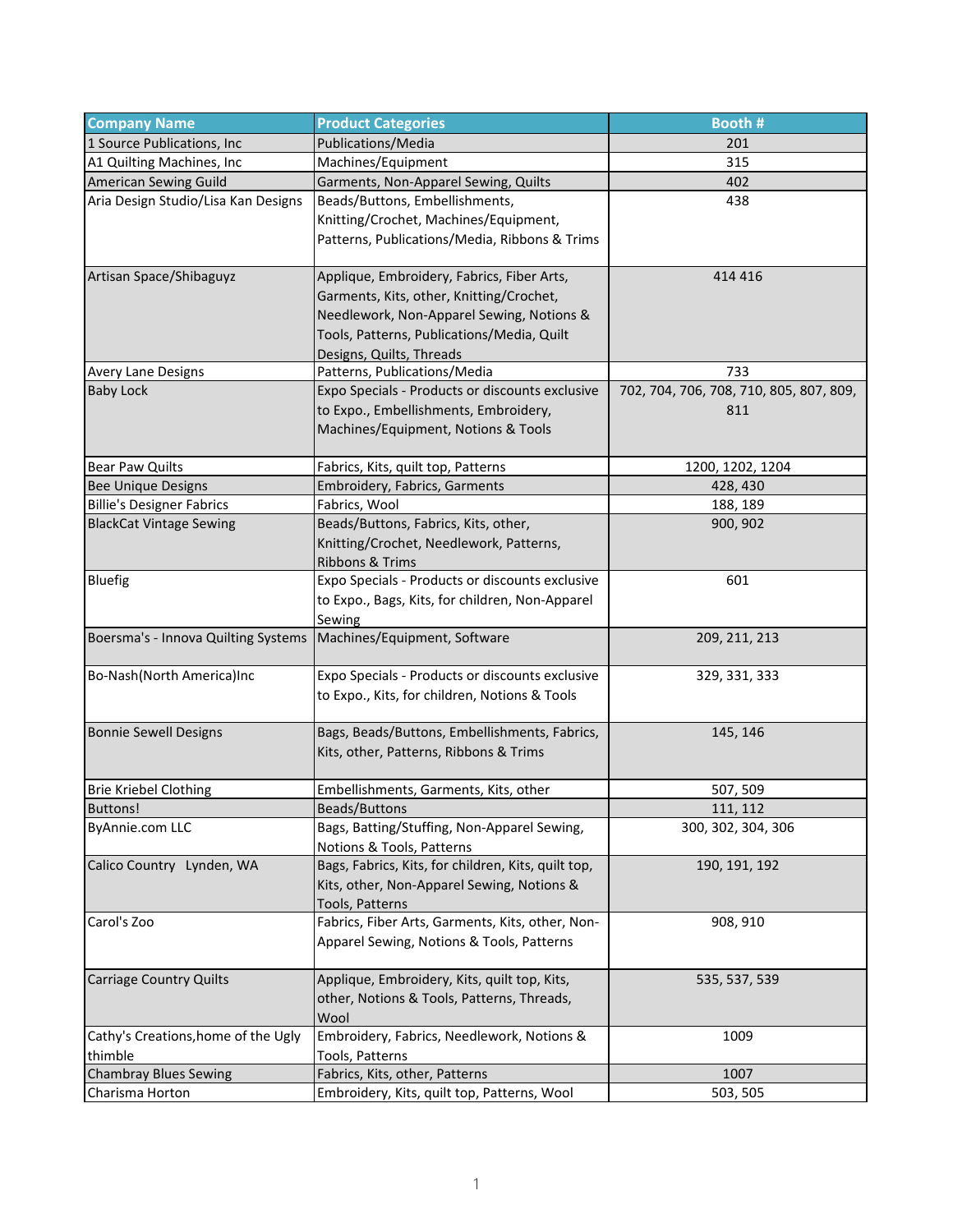| Classy American Quilt Design Walls                         | Fabrics, Kits, other, Notions & Tools, Patterns                                                                                                              | 231, 233                     |
|------------------------------------------------------------|--------------------------------------------------------------------------------------------------------------------------------------------------------------|------------------------------|
| Clover Needlecraft                                         | Knitting/Crochet, Notions & Tools                                                                                                                            | 937, 939                     |
| Cochenille Design Studio                                   | Knitting/Crochet, Notions & Tools, Patterns,<br>Software                                                                                                     | 433                          |
| <b>Compass Moon Creations</b>                              | Applique, Embellishments, Embroidery, Fiber<br>Arts, Knitting/Crochet, Needlework, Notions &<br>Tools, Wool, Yarn                                            | 305                          |
| <b>Copper Mountain Quilting</b>                            | Bags, Fabrics, Kits, for children, Kits, quilt top,<br>Kits, other, Notions & Tools, Patterns                                                                | 432, 434, 436                |
| <b>CraftOptics</b>                                         | <b>Notions &amp; Tools</b>                                                                                                                                   | 615                          |
| <b>Creative Feet</b>                                       | <b>Notions &amp; Tools</b>                                                                                                                                   | 824                          |
| <b>CUTTING LINE DESIGNS</b>                                | Fabrics, Patterns                                                                                                                                            | 308, 310                     |
| Dana Marie Design Co. - Saf-T-<br>Pockets                  | Expo Specials - Products or discounts exclusive<br>to Expo., Fabrics, Notions & Tools, Patterns,<br>Ribbons & Trims, Threads                                 | 429, 431                     |
| DittoForm Michigan LLC                                     | Garments, Notions & Tools                                                                                                                                    | 832                          |
| Dolls R SEW Fun                                            | Expo Specials - Products or discounts exclusive<br>to Expo., Kits, other, Notions & Tools, Patterns,<br>Publications/Media                                   | 422, 424                     |
| Drygoods Design                                            | Embroidery, Fabrics                                                                                                                                          | 737, 739                     |
| Dutch Quilter                                              | Embellishments, Fabrics, Patterns, Quilt<br>Designs                                                                                                          | 107, 108, 109                |
| <b>Esther's Fabrics</b>                                    | Beads/Buttons, Fabrics, Needlework, Patterns,<br>Ribbons & Trims                                                                                             | 215                          |
| <b>EU Textiles LLC</b>                                     | Expo Specials - Products or discounts exclusive<br>to Expo., Beads/Buttons, Fabrics, Garments,<br>Kits, other, Notions & Tools, Patterns, Ribbons<br>& Trims | 514                          |
| Evergreen Chapter, Embroiderers'<br>Guild of America, Inc. | Embroidery                                                                                                                                                   | 144                          |
|                                                            | Fabric Studio/easyFab Design Studio   Notions & Tools, Quilt Designs, Quilts, Software                                                                       |                              |
| Fabrics for less                                           | Embellishments, Fabrics, Notions & Tools,<br>Ribbons & Trims                                                                                                 | 536,538                      |
| Fancy Image Yarn                                           | Beads/Buttons, Fiber Arts, Knitting/Crochet,<br>Patterns, Wool, Yarn                                                                                         | 198                          |
| Feather Your Nest Quilt Store                              | Fabrics, Kits, quilt top, Notions & Tools,<br>Threads                                                                                                        | 401, 403                     |
| Fibers Etc                                                 | Embellishments, Fabrics, Fiber Arts,<br>Knitting/Crochet, Notions & Tools, Patterns,<br>Publications/Media, Ribbons & Trims, Wool,<br>Yarn                   | 147, 148, 181, 182           |
| Fine French Laces                                          | Ribbons & Trims                                                                                                                                              | 520                          |
| Fit for Art Patterns                                       | Fabrics, Notions & Tools, Patterns                                                                                                                           | 834                          |
| FitNice, LLC                                               | Notions & Tools, Patterns, Publications/Media                                                                                                                | 819                          |
| <b>Flair Designs</b>                                       | Beads/Buttons, Embellishments, Fabrics, Fiber<br>Arts, Patterns                                                                                              | 151, 152                     |
| Fly Designs Yarn                                           | Garments, Knitting/Crochet, Patterns, Wool,<br>Yarn                                                                                                          | 837, 839                     |
| French European Inc                                        | <b>Notions &amp; Tools</b>                                                                                                                                   | 135, 136, 137, 138, 139, 140 |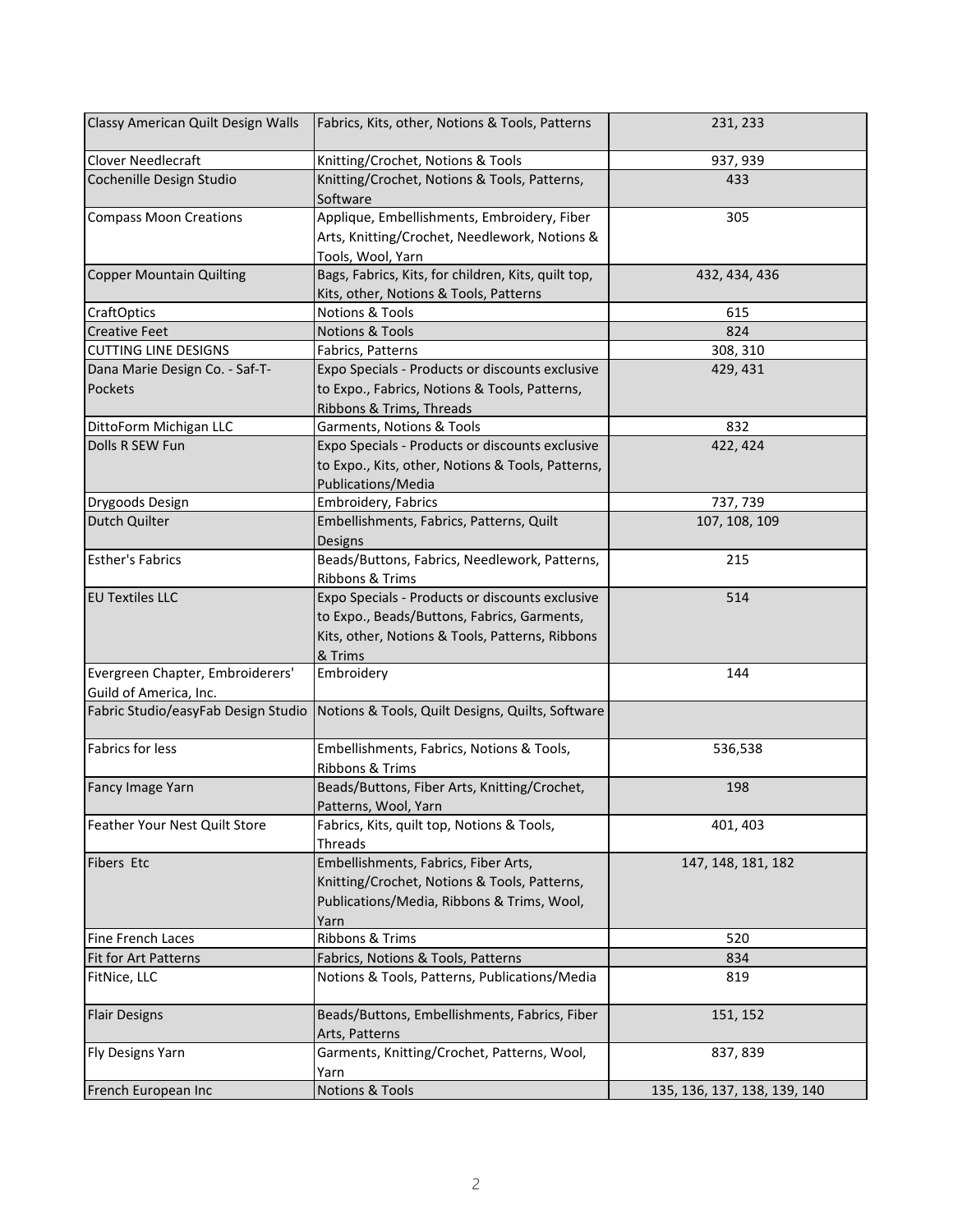| G & P Trading                                     | Applique, Bags, Fabrics, Garments, Kits, quilt<br>top, Notions & Tools, Patterns, Quilt Designs              | 183, 184                                                      |
|---------------------------------------------------|--------------------------------------------------------------------------------------------------------------|---------------------------------------------------------------|
| <b>Gammill Northwest</b>                          | Machines/Equipment                                                                                           | 934, 936, 938                                                 |
| Glitz And Glamour                                 | Embellishments, Fabrics, Kits, quilt top, Kits,<br>other                                                     | 515, 517                                                      |
| Great Yarns!                                      | Fiber Arts, Knitting/Crochet, Yarn                                                                           | 115, 116                                                      |
| Hancy Creations,                                  | Notions & Tools, Quilt Designs                                                                               | 129, 130                                                      |
| Inc./FullLineStencil.com                          |                                                                                                              |                                                               |
| Handy Caddy & Irresistible Leggings               | Garments, Notions & Tools                                                                                    | 203                                                           |
| Hannah's Quilts                                   | Fabrics, Kits, quilt top, Patterns,<br>Publications/Media                                                    | 1103, 1105                                                    |
| Heartway Int'l/ThePatpourri                       | Expo Specials - Products or discounts exclusive<br>to Expo., Fabrics, Patterns                               | 522, 524                                                      |
| <b>Hirsch Solutions</b>                           | Embroidery, Software                                                                                         | 318, 320                                                      |
| i-bead.com / i-stitch.com                         | Applique, Beads/Buttons, Embellishments, Kits,<br>other, Notions & Tools, Patterns, Quilt Designs            | 511                                                           |
| i-joy                                             | Bags, Embroidery, Kits, other, Non-Apparel<br>Sewing, Threads                                                | 531                                                           |
| <b>Indonesian Batiks</b>                          | Fabrics, Garments, Kits, quilt top, Kits, other,<br>Patterns, Quilts                                         | 228, 230, 232                                                 |
| <b>Island Quilter</b>                             | Fabrics, Kits, quilt top                                                                                     | 337, 339                                                      |
| Janome and Elna                                   | Machines/Equipment                                                                                           | 800, 802, 804, 806, 808, 810, 901, 903,<br>905, 907, 909, 911 |
| Japanese Antiques and Textiles                    | Fabrics, Garments, Patterns                                                                                  | 904, 906                                                      |
| Jody Houghton Designs                             | Fabrics, Kits, other, Patterns                                                                               | 165                                                           |
| John Deer's Embroidery Legacy                     | Applique, Embroidery, Notions & Tools,<br>Software                                                           | 235, 237                                                      |
| Just Sew Vintage                                  | Fabrics, Quilts                                                                                              | 149                                                           |
| <b>KAI Scissors</b>                               | Notions & Tools                                                                                              | 707, 709, 711                                                 |
| KALI BASI DESIGNS                                 | Bags, Fabrics, Fiber Arts, Garments                                                                          | 928                                                           |
| <b>KAREN'S CRYSTALS</b>                           | Expo Specials - Products or discounts exclusive<br>to Expo., Embellishments, Kits, other, Notions<br>& Tools | 113, 114                                                      |
| <b>Kathy Quilts!</b>                              | Machines/Equipment                                                                                           | 634, 636, 638                                                 |
| kathy ruddy                                       |                                                                                                              | 611                                                           |
| <b>Keepsake Quilting</b>                          | Fabrics, Kits, quilt top, Kits, other, Patterns                                                              | 120, 121, 122                                                 |
| Koala                                             | Sewing Furniture                                                                                             | 720, 722, 724, 821, 823, 825                                  |
| Label Weavers                                     | Ribbons & Trims                                                                                              | 801                                                           |
| L'Etoffe Fabrics and Center For<br>Pattern Design | Expo Specials - Products or discounts exclusive<br>to Expo., Fabrics, Patterns, Ribbons & Trims              | 142, 143                                                      |
| Little Pink Truck Co.                             | Fabrics, Kits, quilt top, Kits, other, Patterns,<br><b>Quilt Designs, Quilts</b>                             | 532                                                           |
| Lorraine Henry - The Two Easy Tape<br>Co.         | Garments, Notions & Tools, Patterns,<br>Publications/Media                                                   | 814                                                           |
| Maendeleo imports                                 | Bags, Fabrics                                                                                                | 208                                                           |
| Makers' Mercantile                                | Bags, Dyes/Coloring, Fiber Arts,<br>Knitting/Crochet, Notions & Tools, Threads,<br>Yarn                      | 314, 316                                                      |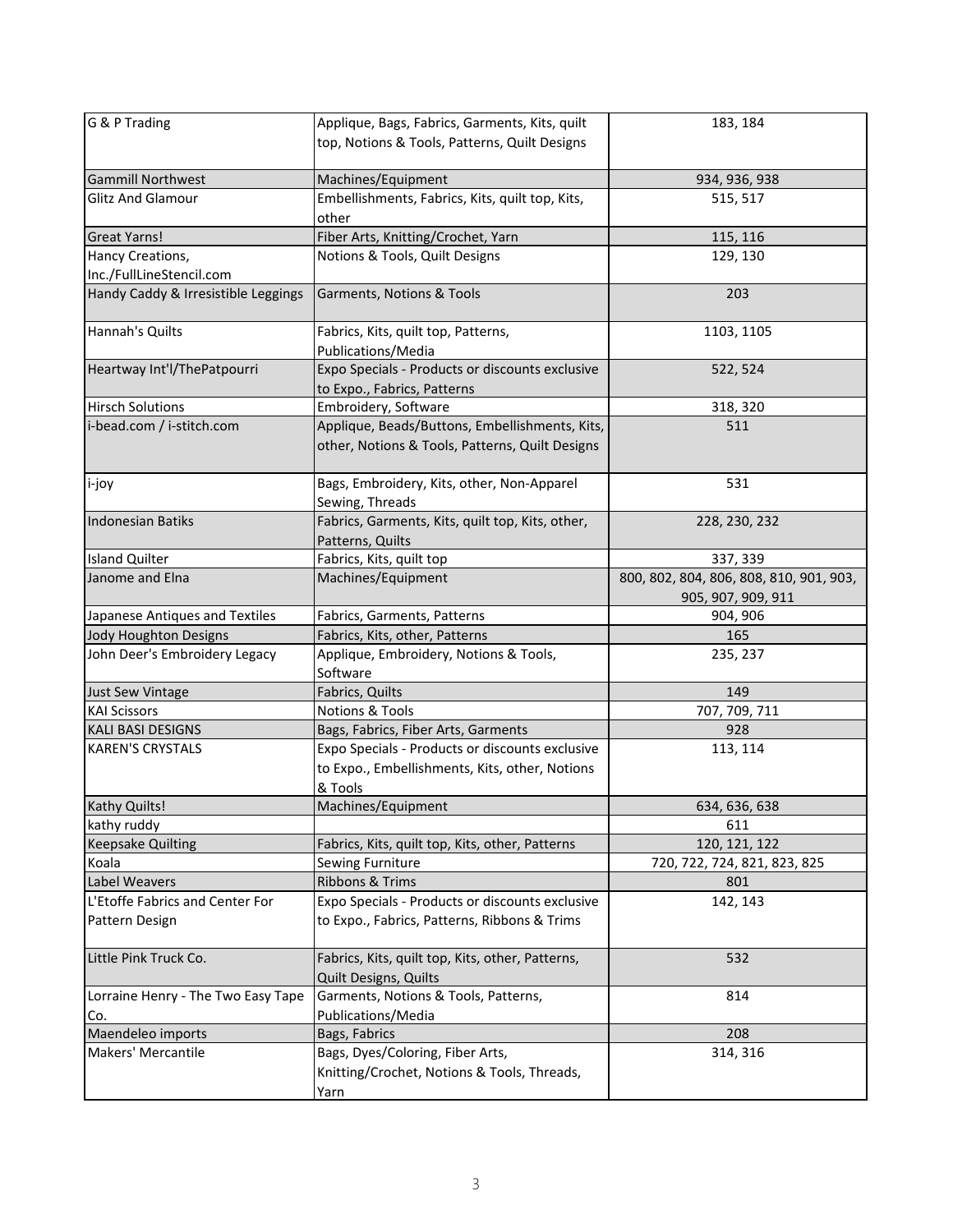| <b>Marbled Arts</b>                                              | Embellishments, Fabrics, Fiber Arts, Garments,       | 205, 207                     |
|------------------------------------------------------------------|------------------------------------------------------|------------------------------|
|                                                                  | Notions & Tools, Patterns, Quilt Designs             |                              |
|                                                                  |                                                      |                              |
| Marcia Derse Fabrics                                             | Fabrics, Threads                                     | 529                          |
| Martelli Enterprises                                             | Sewing Furniture                                     | 600, 602                     |
| <b>McKay Manor Musers</b>                                        | Fabrics, Kits, for children, Kits, quilt top, Kits,  | 220, 1/2 of 222              |
|                                                                  | other, Patterns, Quilt Designs                       |                              |
| Measurematic, Inc.                                               | <b>Notions &amp; Tools</b>                           | 639                          |
| Michell Marketing/From Marti                                     | Notions & Tools, Patterns, Quilt Designs             | 301, 303                     |
| Michell                                                          |                                                      |                              |
| MOMODINI EMBROIDERY ART                                          | Embroidery                                           |                              |
| Mosaic Quilt Studio                                              | Publications/Media, Software                         | 533                          |
| Nancy Nix-Rice Wardrobe Consulting   Fabrics, Publications/Media |                                                      | 716                          |
| NotJustQuiltZ LLC                                                | Applique, Bags, Fabrics, Kits, quilt top, Notions    | 186,187                      |
|                                                                  | & Tools, Patterns, Publications/Media, Quilts        |                              |
|                                                                  |                                                      |                              |
| Off The Wall Quilt, LLC                                          | Kits, quilt top, Notions & Tools, Patterns           | 920, 922, 924                |
| Oliso                                                            | Expo Specials - Products or discounts exclusive      | 1001, 1003                   |
|                                                                  | to Expo., Machines/Equipment                         |                              |
| Olive us girls llc                                               | Applique, Bags, Kits, for children, Kits, quilt top, | 319                          |
|                                                                  | Kits, other, Non-Apparel Sewing, Notions &           |                              |
|                                                                  | Tools, Patterns                                      |                              |
| One Sister LLC                                                   | Applique, Fabrics, Kits, quilt top, Kits, other,     | 829, 831                     |
|                                                                  | Notions & Tools, Patterns, Quilt Designs, Wool       |                              |
|                                                                  |                                                      |                              |
| <b>Pacific Fabrics</b>                                           | Expo Specials - Products or discounts exclusive      | 728, 730, 732                |
|                                                                  | to Expo., Fabrics, Kits, quilt top, Kits, other,     |                              |
|                                                                  | Notions & Tools, Patterns, Quilt Designs, Quilts     |                              |
|                                                                  |                                                      |                              |
| Pamela's Patterns and                                            | Notions & Tools, Patterns, Publications/Media        | 718                          |
| Palmer/Pletsch                                                   |                                                      |                              |
| Paradiso Designs                                                 | Bags, Embellishments, Garments, Kits, other,         | 210                          |
|                                                                  | Non-Apparel Sewing, Patterns                         |                              |
| Patti Cakes Fabric                                               | Expo Specials - Products or discounts exclusive      | 930,932                      |
|                                                                  | to Expo., Applique, Fabrics, Kits, quilt top,        |                              |
|                                                                  | Notions & Tools, Patterns                            |                              |
| Pauline Rogers                                                   | Notions & Tools, Patterns, Publications/Media,       | 510                          |
|                                                                  | <b>Quilt Designs</b>                                 |                              |
| Pendleton Woolen Mills                                           | Fabrics, Fiber Arts, Kits, other, Notions & Tools,   | 404, 406, 408, 410           |
|                                                                  | Patterns, Wool                                       |                              |
| PerfectBorders.com                                               | Bags, Kits, other, Notions & Tools, Patterns,        | 141                          |
|                                                                  | <b>Quilt Designs</b>                                 |                              |
| Pineapple Fabrics                                                | Fabrics, Kits, other, Patterns                       | 123, 124, 131, 132, 133, 134 |
| <b>Precision Quilting Tools</b>                                  | Applique, Kits, other, Notions & Tools, Wool         | 820, 822                     |
| PreCuts Quilt Shop And Craft                                     | Expo Specials - Products or discounts exclusive      | 816, 818                     |
|                                                                  | to Expo., Fabrics, Notions & Tools, Patterns,        |                              |
|                                                                  | Quilts                                               |                              |
| <b>Professional Sewing Supplies</b>                              | Beads/Buttons, Fabrics, Notions & Tools,             | 106                          |
|                                                                  | Ribbons & Trims, Threads                             |                              |
| Project Lydia                                                    | Bags, Beads/Buttons, Fabrics, Kits, other            | 1011                         |
| <b>Purse Making Supply</b>                                       | Bags, Batting/Stuffing, Fabrics, Kits, other,        | 523, 525                     |
|                                                                  | Notions & Tools, Patterns                            |                              |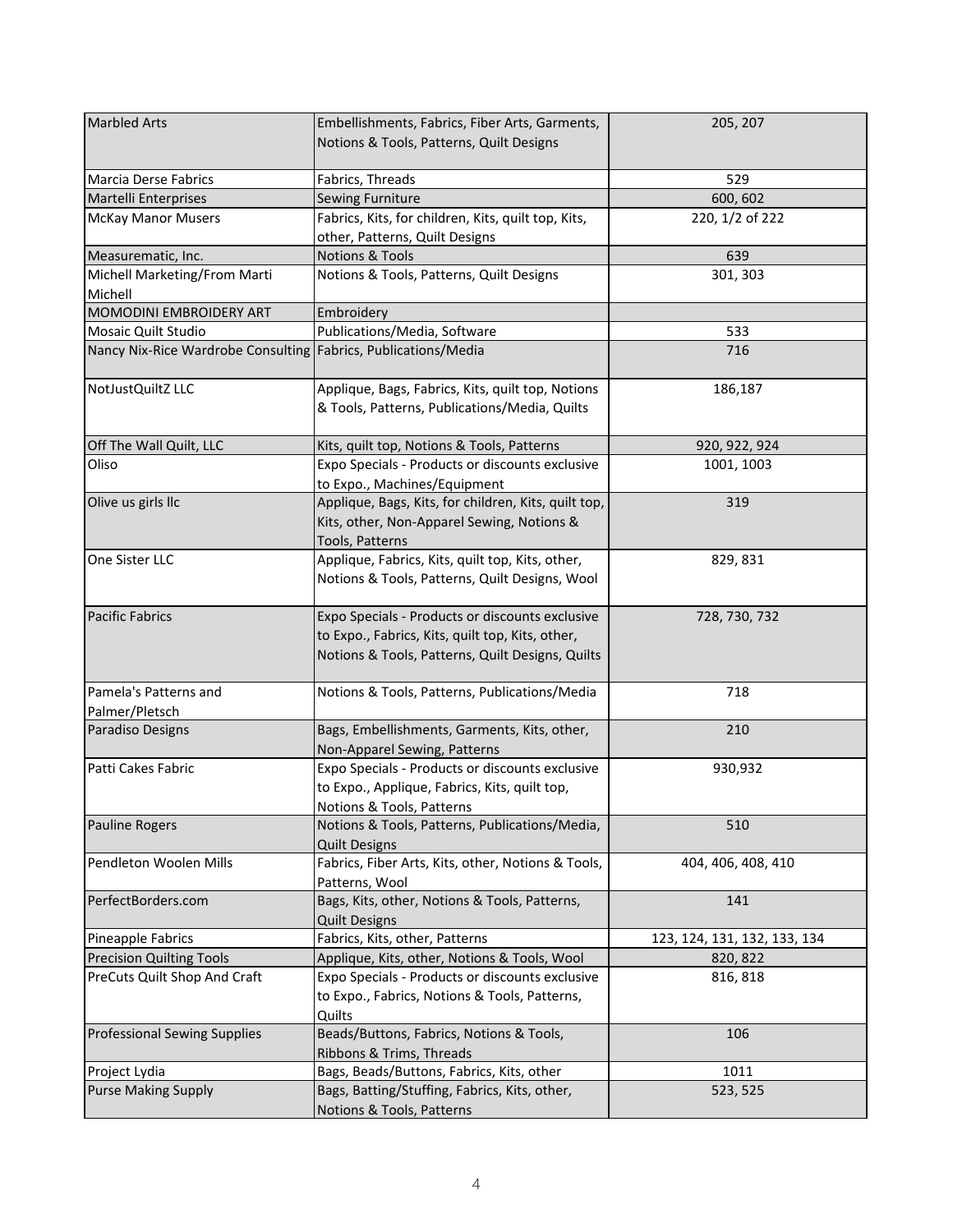| Quality Sewing & Vacuum                  | Expo Specials - Products or discounts exclusive<br>to Expo., Embroidery, Kits, other,<br>Machines/Equipment, Notions & Tools,<br>Patterns, Sewing Furniture, Software, Threads | 101, 102, 103, 105, 125, 126, 127,<br>128, 332, 334, 435, 437, 614, 616, 618,<br>620, 622, 631, 717, 721, 723 |
|------------------------------------------|--------------------------------------------------------------------------------------------------------------------------------------------------------------------------------|---------------------------------------------------------------------------------------------------------------|
| Queen of Stitching                       | Expo Specials - Products or discounts exclusive<br>to Expo., Embroidery, Quilt Designs                                                                                         | 421,423                                                                                                       |
| Quilt n Cross                            | Embroidery, Fabrics, Kits, quilt top, Notions &<br>Tools, Patterns, Publications/Media, Quilt<br>Designs, Threads, Wool                                                        | 321, 323, 325                                                                                                 |
| QUILTERS COVE Newport Or                 | Applique, Bags, Embellishments, Fabrics, Kits,<br>other, Notions & Tools, Patterns, Quilt Designs                                                                              | 617, 619, 621                                                                                                 |
| Quilts In The Attic                      | Applique, Fabrics, Kits, quilt top, Kits, other,<br>Notions & Tools, Patterns, Publications/Media,<br>Threads, Wool                                                            | 223, 225, 227, 229                                                                                            |
| Redline Embrodiery Machines              | Expo Specials - Products or discounts exclusive<br>to Expo., Embroidery, Machines/Equipment,<br>Threads                                                                        | 239                                                                                                           |
| <b>Renaissance Flowers</b>               | Expo Specials - Products or discounts exclusive<br>to Expo., Bags, Fabrics, Kits, other, Notions &<br>Tools, Patterns                                                          | 164                                                                                                           |
| ROCHELLES FINE FABRIC .COM               | Expo Specials - Products or discounts exclusive<br>to Expo., Fabrics, Notions & Tools, Patterns,<br>Quilts, Ribbons & Trims                                                    | 1300, 1301, 1303                                                                                              |
| Ruby's                                   | Expo Specials - Products or discounts exclusive<br>to Expo., Fabrics, Notions & Tools, Patterns                                                                                | 508                                                                                                           |
| Sassafras Lane Designs                   | Expo Specials - Products or discounts exclusive<br>to Expo., Applique, Bags, Fabrics, Notions &<br>Tools, Patterns, Quilt Designs                                              | 214, 216, 218                                                                                                 |
| Sew Chic Pattern Co.                     | Embellishments, Fabrics, Garments, Notions &<br>Tools, Patterns, Publications/Media, Ribbons &<br><b>Trims</b>                                                                 | 923, 925                                                                                                      |
| Sew Kind of Wonderful                    | Kits, other, Notions & Tools, Patterns, Quilt<br>Designs                                                                                                                       | 217                                                                                                           |
| Sew Powerful                             | Bags, Patterns                                                                                                                                                                 | 1002                                                                                                          |
| <b>Sew Timeless</b>                      | Expo Specials - Products or discounts exclusive<br>to Expo., Embellishments, Embroidery, Fabrics,<br>Kits, other, Notions & Tools, Patterns,<br>Publications/Media             | 425                                                                                                           |
| Sew Very Smooth                          | <b>Notions &amp; Tools</b>                                                                                                                                                     | 836, 838                                                                                                      |
| Sew Wonderful Dreams                     |                                                                                                                                                                                | 328, 330                                                                                                      |
| Sewing and Design School/Anne<br>Whalley | <b>Bags</b>                                                                                                                                                                    | 735                                                                                                           |
|                                          | Sewing Machine Service/BERNINA of Embroidery, Machines/Equipment, Non-                                                                                                         | 1307, 1309, 1311, 193, 194, 195, 196,                                                                         |
| Renton                                   | Apparel Sewing, Notions & Tools, Patterns,<br>Quilt Designs, Sewing Furniture, Software,<br>Threads                                                                            | 197 B 153, 154, 155, 156, 157, 158, 171,<br>172, 173, 174, 175, 176                                           |
| SewTites                                 | <b>Notions &amp; Tools</b>                                                                                                                                                     | 833                                                                                                           |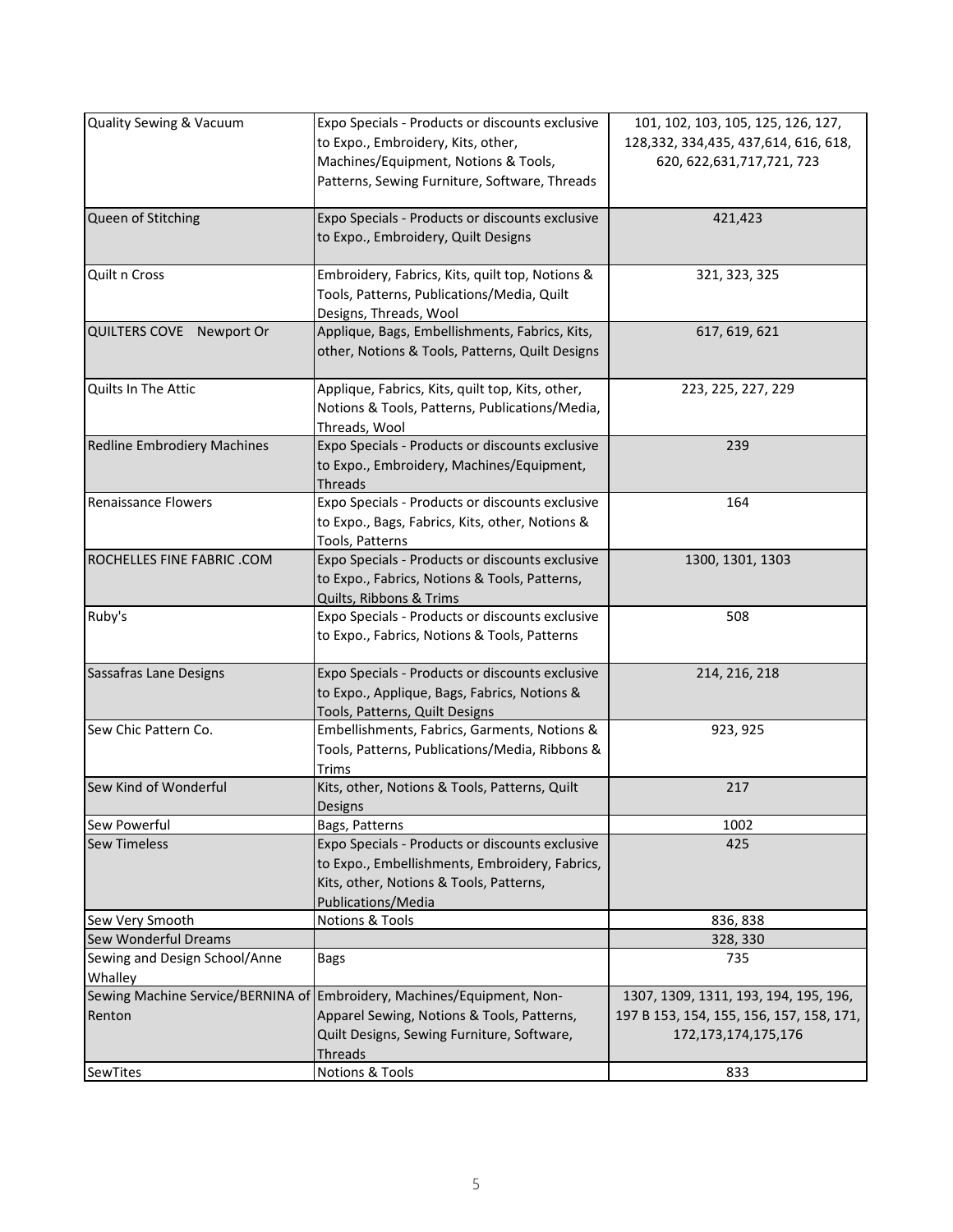| Sheridan Art & Designs             | Expo Specials - Products or discounts exclusive     | 519, 521                              |
|------------------------------------|-----------------------------------------------------|---------------------------------------|
|                                    | to Expo., Fabrics, Non-Apparel Sewing, Notions      |                                       |
|                                    | & Tools, Patterns, Quilt Designs, Quilts            |                                       |
|                                    |                                                     |                                       |
| SHIBORI DRAGON                     | Bags, Embellishments, Fabrics, Needlework,          | 117, 118, 119                         |
|                                    | Patterns, Threads                                   |                                       |
| <b>Sisters Quilt Shop</b>          | Fabrics, Kits, quilt top, Notions & Tools           | 628, 630, 632                         |
| So Sew English Fabrics             | Applique, Beads/Buttons, Fabrics, Kits, other,      | 828, 830, 929, 931                    |
|                                    |                                                     |                                       |
|                                    | Patterns                                            |                                       |
| <b>Starr Design Fabrics</b>        | Fabrics, Kits, quilt top, Patterns                  | 407, 409, 411                         |
| <b>StashAddict Quilts</b>          | Expo Specials - Products or discounts exclusive     | 516, 518                              |
|                                    | to Expo., Bags, Batting/Stuffing, Fabrics, Kits,    |                                       |
|                                    | quilt top, Kits, other, Notions & Tools, Patterns,  |                                       |
|                                    | Quilt Designs, Quilts                               |                                       |
| <b>Stitches in Time Antiques</b>   | Expo Specials - Products or discounts exclusive     | 400                                   |
|                                    | to Expo., Dyes/Coloring, Embellishments, Fiber      |                                       |
|                                    | Arts, Garments, Notions & Tools, Patterns,          |                                       |
|                                    |                                                     |                                       |
|                                    | Ribbons & Trims                                     |                                       |
| <b>Storable Bliss</b>              | <b>Notions &amp; Tools</b>                          | 1004, 1006                            |
| <b>Style Maker Fabrics</b>         | Expo Specials - Products or discounts exclusive     | 234, 236, 238                         |
|                                    | to Expo., Embellishments, Fabrics, Kits, other,     |                                       |
|                                    | Notions & Tools, Patterns, Publications/Media,      |                                       |
|                                    | Ribbons & Trims                                     |                                       |
| SUE'S SPARKLERS Stencils & Laser-  | Applique, Embellishments, Kits, other               | 1216, 1218, 1220                      |
| Cuts                               |                                                     |                                       |
| <b>Superior Threads</b>            | <b>Threads</b>                                      | 200, 202, 204, 206                    |
|                                    |                                                     |                                       |
| Taproot Folk Arts, LLC             | Expo Specials - Products or discounts exclusive     | 324                                   |
|                                    | to Expo., Embellishments, Fabrics, Fiber Arts,      |                                       |
|                                    | Kits, for children, Kits, other, Patterns,          |                                       |
|                                    | Publications/Media, Ribbons & Trims, Threads        |                                       |
|                                    |                                                     |                                       |
| <b>Teresa Ruch Designs</b>         | Fiber Arts, Garments, Kits, other,                  | 1005                                  |
|                                    | Knitting/Crochet, Yarn                              |                                       |
| The Confident Stitch               | Fabrics, Kits, quilt top, Non-Apparel Sewing,       | 317                                   |
|                                    | Notions & Tools, Patterns                           |                                       |
| The Cotton Cure                    | Bags, Fabrics, Kits, quilt top, Kits, other,        | 803                                   |
|                                    |                                                     |                                       |
|                                    | Notions & Tools, Patterns                           |                                       |
| The decorating Diva                | Expo Specials - Products or discounts exclusive     | 500, 502                              |
|                                    | to Expo., Bags, Batting/Stuffing, Kits, other,      |                                       |
|                                    | Non-Apparel Sewing, Notions & Tools,                |                                       |
|                                    | Patterns, Publications/Media                        |                                       |
| The Fabric Fix                     | Batting/Stuffing, Fabrics, Kits, quilt top, Non-    | 915, 917, 919, 921                    |
|                                    | Apparel Sewing, Patterns, Quilt Designs             |                                       |
| The Pine Needle Retreat Adventures | Expo Specials - Products or discounts exclusive     | 714                                   |
|                                    | to Expo., Notions & Tools                           |                                       |
| The Quilt Barn                     |                                                     | 159,160,161,162,163,166,167,168,169,1 |
|                                    | Fabrics, Kits, quilt top, Kits, other,              |                                       |
|                                    | Machines/Equipment, Notions & Tools,                | 70                                    |
|                                    | Patterns                                            |                                       |
| The Quilt House, Inc.              | Fabrics, Kits, for children, Kits, quilt top, Kits, | 606,608,610                           |
|                                    | other, Non-Apparel Sewing, Notions & Tools,         |                                       |
|                                    | Patterns, Quilt Designs                             |                                       |
| The Quilt Nest & Yarn Boutique     | Fabrics, Kits, quilt top, Patterns, Yarn            | 504,506                               |
| The Quilt Shoppe Poulsbo           | Fabrics, Kits, other, Patterns, Quilt Designs       | 185                                   |
|                                    |                                                     |                                       |